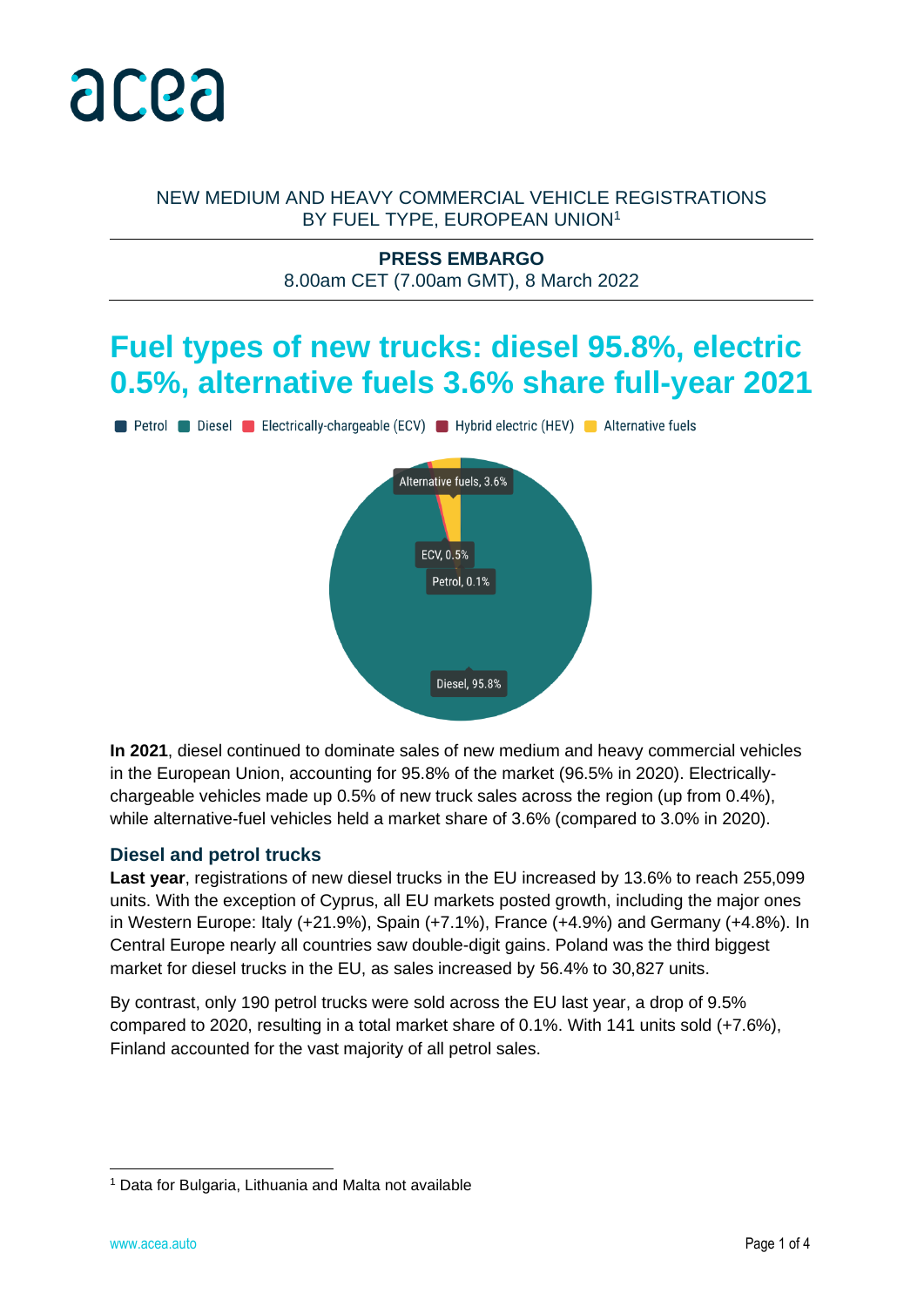## acea

#### **Alternatively-powered vehicles (APV)**

**Overall in 2021**, registrations of new electrically-chargeable vehicles (ECV)<sup>2</sup> grew by 26.6%, going from 982 units in 2020 to 1,243 electric trucks in 2021. Looking at the major EU markets, Spain recorded the strongest growth (+137.5%), followed by France (+88.5%), while sales remained stable in Italy. Germany saw modest growth (+15.8%), but with 987 units sold it accounted for the vast majority of all new electric trucks in the EU. The Netherlands came second with 75 units registered (+82.9%). As a result, the share of ECVs in new truck sales increased from 0.4% in 2020 to 0.5% last year.

Registrations of new hybrid electric (HEV) trucks in the EU saw a significant decrease, with sales falling by 55.9% to 67 units. The market share of hybrid trucks shrank from 0.1% in 2020 to 0.03% of total EU truck sales in 2021.

Alternative fuels, which include natural gas, LPG, biofuels and ethanol, accounted for the vast majority of alternatively-powered trucks sold across the EU in 2021, with a total market share of 3.6% (up from 3.0% in 2020). Demand increased by 40.7% across the region, totalling 9,688 units sold last year. The main markets for alternative-fuel trucks were Germany (2,258 units; +37.5%), France (1,858; +20.0%) and Poland (1,596; +119.2%).



<sup>&</sup>lt;sup>2</sup> Includes full battery electric vehicles, fuel-cell electric vehicles, extended-range vehicles and plug-in hybrids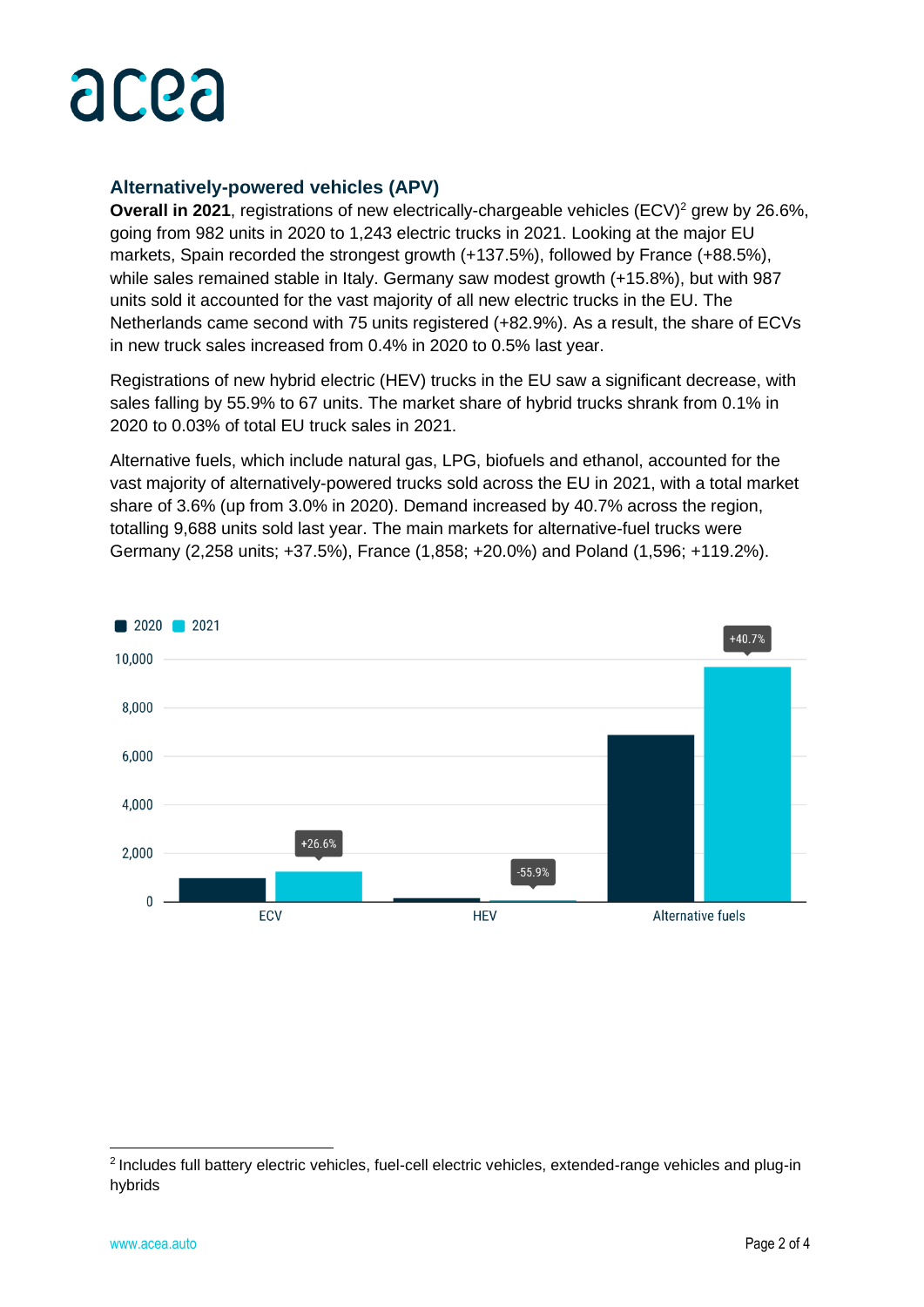## acea

### NEW TRUCK<sup>3</sup> REGISTRATIONS BY FUEL TYPE: EU + EFTA + UK (IN UNITS)

|                       | <b>ELECTRICALLY-CHARGEABLE</b> |              |                       | <b>HYBRID ELECTRIC</b> |                |                          | <b>ALTERNATIVE FUELS</b> |                |          | <b>PETROL</b>  |                |                          | <b>DIESEL</b> |         |         |
|-----------------------|--------------------------------|--------------|-----------------------|------------------------|----------------|--------------------------|--------------------------|----------------|----------|----------------|----------------|--------------------------|---------------|---------|---------|
|                       | 2021                           | 2020         | %change               | 2021                   | 2020           | %change                  | 2021                     | 2020           | %change  | 2021           | 2020           | %change                  | 2021          | 2020    | %change |
| Austria               |                                |              |                       | $\blacksquare$         |                |                          |                          |                |          |                |                |                          |               |         |         |
| <b>Belgium</b>        | 3                              | 3            | 0.0                   | 0                      | 0              | $\blacksquare$           | 313                      | 314            | $-0.3$   | 13             | 24             | $-45.8$                  | 7,853         | 7,177   | 9.4     |
| Croatia               | $\mathbf{0}$                   | $\mathbf{0}$ | $\mathbf{u}^{\prime}$ | $\mathbf 0$            | 0              | $\sim$                   | $\mathbf{0}$             | $\overline{2}$ | $-100.0$ | $\mathbf{0}$   | $\mathbf{0}$   | $\sim$                   | 1.148         | 873     | 31.5    |
| Cyprus                | 0                              | 0            |                       | 0                      | 0              |                          | 0                        | 0              |          | 0              | 0              | $\sim$                   | 83            | 85      | $-2.4$  |
| <b>Czech Republic</b> | $\overline{2}$                 | $\mathbf{0}$ | $\sim$                | 1                      | $\overline{2}$ | $-50.0$                  | 65                       | 81             | $-19.8$  | $\mathbf 0$    | $\mathbf{0}$   | $\blacksquare$           | 7,675         | 6,714   | 14.3    |
| <b>Denmark</b>        | 27                             | 16           | 68.8                  | 0                      | 0              |                          | 94                       | 105            | $-10.5$  | $\overline{c}$ | 0              | ä,                       | 4,258         | 3,647   | 16.8    |
| <b>Estonia</b>        | $\mathbf{0}$                   | $\mathbf{0}$ | $\sim$                | $\mathbf 0$            | 0              | ۰.                       | 8                        | 14             | $-42.9$  | $\mathbf 0$    | $\mathbf{0}$   | ٠                        | 764           | 479     | 59.5    |
| Finland               | $\overline{2}$                 | 5            | $-60.0$               | 0                      | 0              | -                        | 96                       | 65             | 47.7     | 141            | 131            | 7.6                      | 3.297         | 3,228   | 2.1     |
| France                | 49                             | 26           | 88.5                  | 4                      | 24             | $-83.3$                  | 1.858                    | 1.548          | 20.0     | 0              | $\mathbf{3}$   | $-100.0$                 | 43.119        | 41.098  | 4.9     |
| Germany               | 987                            | 852          | 15.8                  | 12                     | 18             | $-33.3$                  | 2,258                    | 1,642          | 37.5     | 28             | 46             | $-39.1$                  | 75,675        | 72,215  | 4.8     |
| Greece                | $\mathbf 0$                    | $\mathbf{0}$ | $\sim$                | $\mathbf{0}$           | $\mathbf{0}$   | $\sim$                   | 6                        | 5              | 20.0     | $\mathbf 0$    | $\mathbf{0}$   | $\sim$                   | 562           | 556     | 1.1     |
| <b>Hungary</b>        | 8                              | 0            |                       | 0                      | 0              | $\overline{\phantom{a}}$ |                          | $\Omega$       |          | 0              | $\Omega$       | $\sim$                   | 4,464         | 3,275   | 36.3    |
| Ireland               | $\overline{4}$                 | 3            | 33.3                  | $\overline{1}$         | 0              | $\overline{\phantom{0}}$ | 23                       | 17             | 35.3     | $\mathbf{0}$   | $\mathbf{0}$   | $\sim$                   | 2.243         | 1,916   | 17.1    |
| <b>Italy</b>          | 11                             | 11           | 0.0                   | 32                     | 54             | $-40.7$                  | 1,421                    | 1,056          | 34.6     | 0              | 0              |                          | 23,343        | 19,155  | 21.9    |
| Latvia                | $\mathbf 0$                    | $\mathbf{0}$ |                       | $\mathbf{0}$           | 0              | $\overline{\phantom{a}}$ | 88                       | 39             | 125.6    | $\mathbf 0$    | $\mathbf{0}$   |                          | 1,282         | 704     | 82.1    |
| Luxembourg            | $\blacksquare$                 |              |                       |                        |                |                          |                          | $\sim$         |          |                |                | ۰                        |               |         |         |
| <b>Netherlands</b>    | 75                             | 41           | 82.9                  | 8                      | 5              | 60.0                     | 482                      | 284            | 69.7     | $\overline{2}$ | 3              | $-33.3$                  | 11,177        | 10,194  | 9.6     |
| Poland                | 5                              | 0            |                       | $\overline{c}$         | 0              |                          | 1,596                    | 728            | 119.2    | 4              | 3              | 33.3                     | 30.827        | 19,716  | 56.4    |
| Portugal              | $\overline{1}$                 | $\mathbf 0$  |                       | 0                      | $\overline{2}$ | $-100.0$                 | 58                       | 55             | 5.5      | 0              | $\mathbf{0}$   |                          | 4,205         | 3,525   | 19.3    |
| Romania               | $\mathbf 0$                    | $\mathbf{0}$ |                       | 0                      | 0              |                          | 34                       | 35             | $-2.9$   | 0              | 0              | $\overline{\phantom{a}}$ | 2,981         | 2,776   | 7.4     |
| Slovakia              | $\mathbf{0}$                   | $\mathbf{0}$ | $\sim$                | $\mathbf{0}$           | $\mathbf{0}$   | $\sim$                   | 33                       | 28             | 17.9     | $\mathbf 0$    | $\mathbf{0}$   | $\sim$                   | 2,835         | 1.915   | 48.0    |
| Slovenia              | 0                              | 0            |                       | 0                      | $\overline{7}$ | $-100.0$                 | 33                       | 9              | 266.7    | 0              | 0              | $\sim$                   | 1,891         | 1,443   | 31.0    |
| Spain                 | 19                             | 8            | 137.5                 | 7                      | 40             | $-82.5$                  | 866                      | 601            | 44.1     | $\pmb{0}$      | $\mathbf 0$    |                          | 19,909        | 18,596  | 7.1     |
| Sweden                | 50                             | 17           | 194.1                 | 0                      | 0              |                          | 352                      | 259            | 35.9     | 0              | 0              |                          | 5.508         | 5.226   | 5.4     |
| <b>EUROPEAN UNION</b> | 1,243                          | 982          | 26.6                  | 67                     | 152            | $-55.9$                  | 9,688                    | 6,887          | 40.7     | 190            | 210            | $-9.5$                   | 255,099       | 224,513 | 13.6    |
| Iceland               | $\mathbf 0$                    | $\bf{0}$     |                       | 0                      | 0              | $\mathbf{r}$             | 4                        | $\overline{2}$ | 100.0    | $\mathbf{1}$   | $\bf{0}$       | $\sim$                   | 295           | 210     | 40.5    |
| Norway                | 64                             | 17           | 276.5                 | $\mathbf 0$            | 0              | ۰                        | 123                      | 93             | 32.3     | 5              |                | 400.0                    | 5,840         | 5,881   | $-0.7$  |
| Switzerland           | 112                            | 50           | 124.0                 | 0                      | 0              | ٠                        | 34                       | 41             | $-17.1$  | 3              | 2              | 50.0                     | 3,647         | 3,701   | $-1.46$ |
| <b>EFTA</b>           | 176                            | 67           | 162.7                 | $\mathbf{0}$           | $\mathbf{0}$   | ÷.                       | 161                      | 136            | 18.4     | 9 <sup>°</sup> | 3 <sup>2</sup> | 200.0                    | 9.782         | 9.792   | $-0.1$  |
| <b>United Kingdom</b> | 163                            | 192          | $-15.1$               | 12                     | 2              | 500.0                    | 451                      | 277            | 62.8     | 10             | $\mathbf 0$    | $\mathbf{r}$             | 41,717        | 39,659  | 5.2     |
| EU + EFTA + UK        | 1,582                          | 1,241        | 27.5                  | 79                     | 154            | $-48.7$                  | 10,300                   | 7,300          | 41.1     | 209            | 213            | $-1.9$                   | 306,598       | 273,964 | 11.9    |

<sup>3</sup> New medium and heavy commercial vehicles over 3.5 tonnes